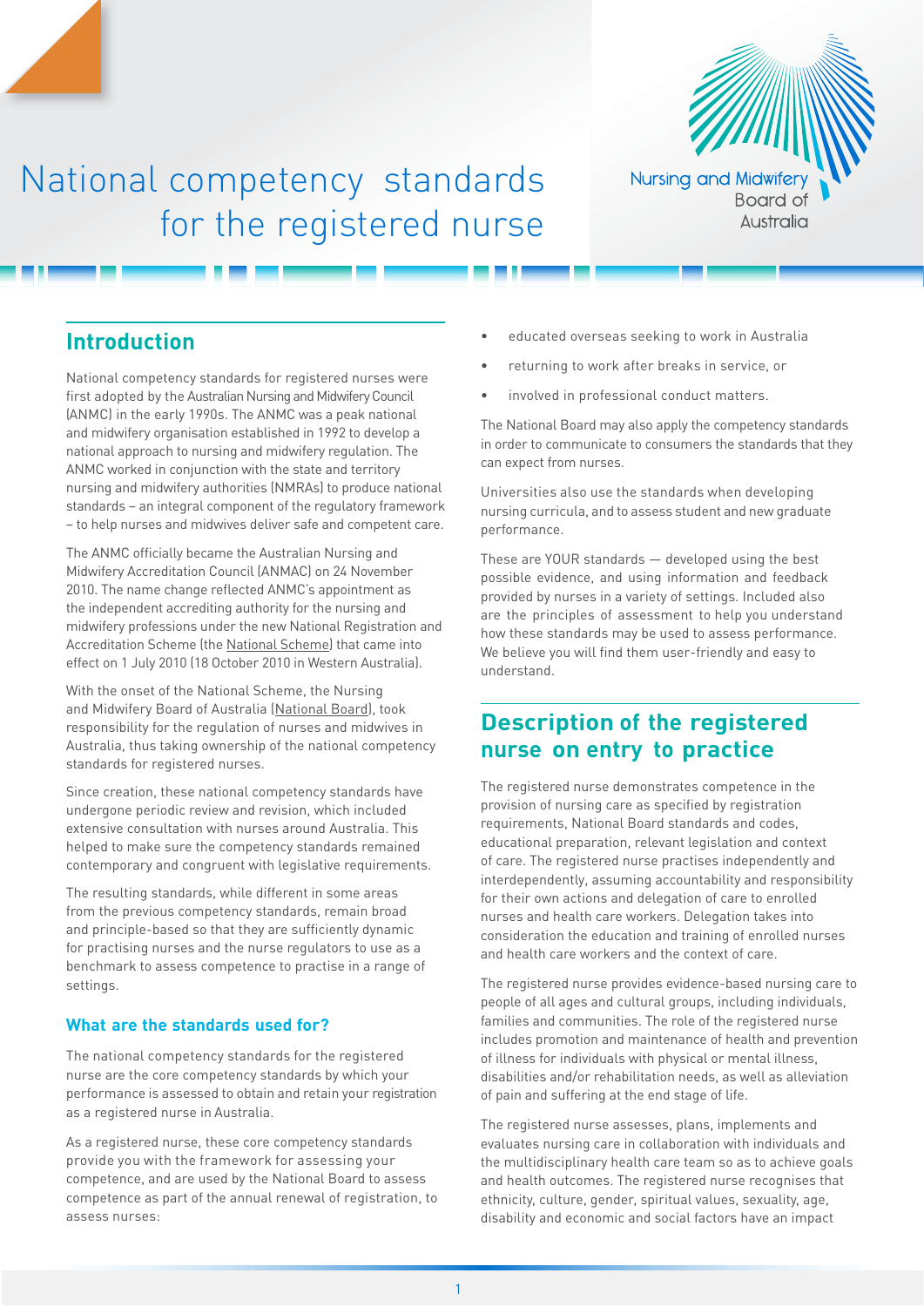

on an individual's responses to, and beliefs about, health and illness, and plans and modifies nursing care appropriately.

The registered nurse provides care in a range of settings that may include acute, community, residential and extended care settings, homes, educational institutions or other work settings and modifies practice according to the model/s of care delivery.

The registered nurse takes a leadership role in the coordination of nursing and health care within and across different care contexts to facilitate optimal health outcomes. This includes appropriate referral to, and consultation with, other relevant health professionals, service providers, and community and support services.

The registered nurse contributes to quality health care through lifelong learning and professional development of herself/himself and others, research data generation, clinical supervision and development of policy and clinical practice guidelines. The registered nurse develops their professional practice in accordance with the health needs of the population/ society and changing patterns of disease and illness.

# **Domains**

The competencies which make up the National Board *National competency standards for the registered nurse* are organised into domains.

### **Professional practice**

This relates to the professional, legal and ethical responsibilities which require demonstration of a satisfactory knowledge base, accountability for practice, functioning in accordance with legislation affecting nursing and health care, and the protection of individual and group rights.

### **Critical thinking and analysis**

This relates to self-appraisal, professional development and the value of evidence and research for practice. Reflecting on practice, feelings and beliefs and the consequences of these for individuals/groups is an important professional benchmark.

### **Provision and coordination of care**

This domain relates to the coordination, organisation and provision of nursing care that includes the assessment of individuals /groups, planning, implementation and evaluation of care.

# **Collaborative and therapeutic practice**

This relates to establishing, sustaining and concluding professional relationships with individuals/groups. This also contains those competencies that relate to nurses understanding their contribution to the interdisciplinary health care team.

# **National competency standards for the registered nurse**

# **Professional practice**

Relates to the professional, legal and ethical responsibilities which require demonstration of a satisfactory knowledge base, accountability for practice, functioning in accordance with legislation affecting nursing and health care, and the protection of individual and group rights.

- 1. Practises in accordance with legislation affecting nursing practice and health care
	- 1.1 Complies with relevant legislation and common law:
		- identifies legislation governing nursing practice
		- describes nursing practice within the requirements of common law
		- describes and adheres to legal requirements for medications
		- identifies legal implications of nursing interventions
		- actions demonstrate awareness of legal implications of nursing practice
		- identifies and explains effects of legislation on the care of individuals/groups
		- identifies and explains effects of legislation in the area of health, and
		- identifies unprofessional practice as it relates to confidentiality and privacy legislation.
	- 1.2 Fulfils the duty of care:
		- performs nursing interventions in accordance with recognised standards of practice
		- clarifies responsibility for aspects of care with other members of the health team
		- recognises the responsibility to prevent harm, and
		- performs nursing interventions following comprehensive and accurate assessments.
	- 1.3 Recognises and responds appropriately to unsafe or unprofessional practice:
		- identifies interventions which prevent care being compromised and/or law contravened
		- identifies appropriate action to be taken in specified circumstances
		- identifies and explains alternative strategies for intervention and their likely outcomes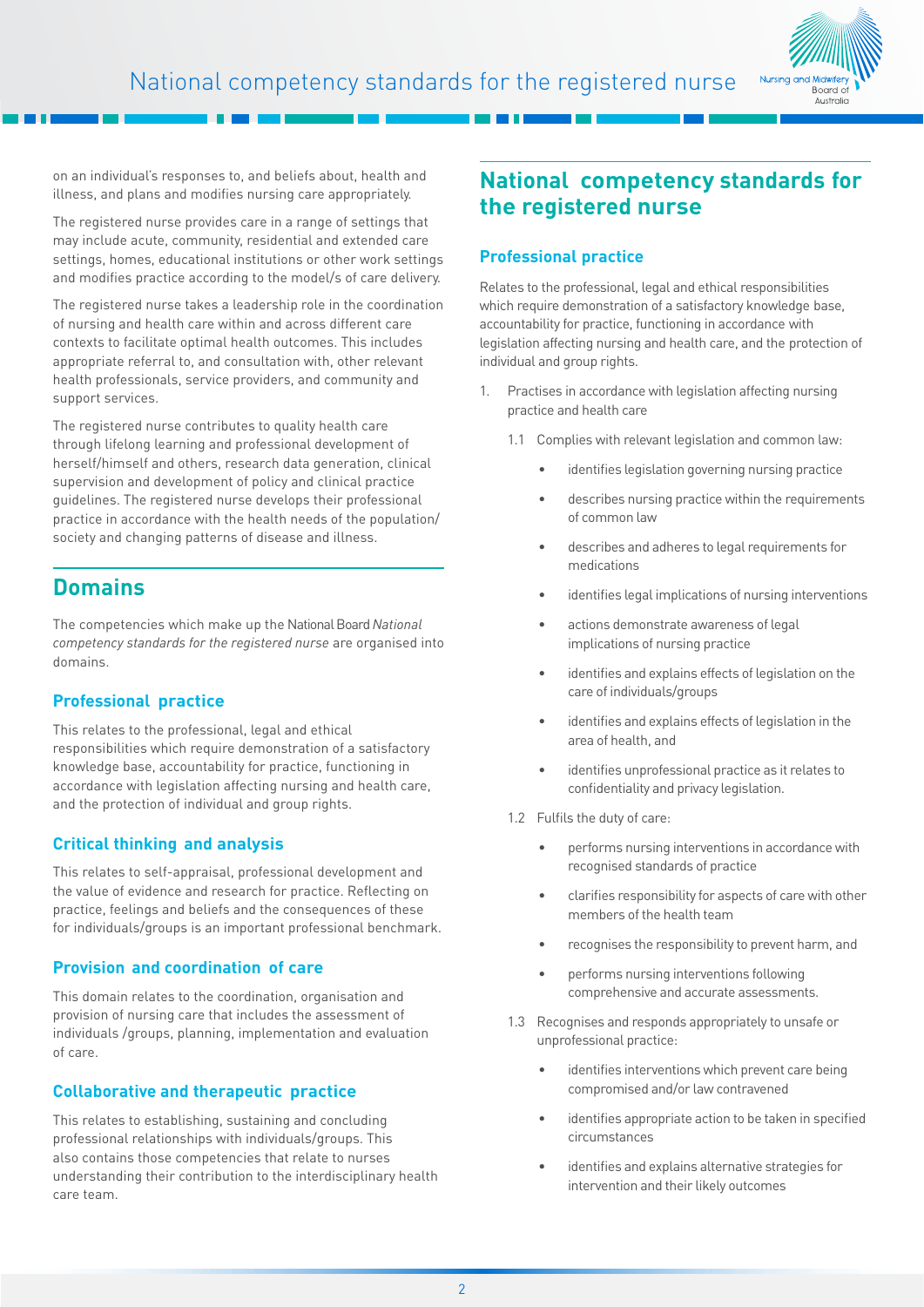# National competency standards for the registered nurse



- identifies behaviour that is detrimental to achieving optimal care, and
- follows up incidents of unsafe practice to prevent recurrence.
- Practises within a professional and ethical nursing framework
	- 2.1 Practises in accordance with the nursing profession's codes of ethics and conduct:
		- accepts individuals/groups regardless of race, culture, religion, age, gender, sexual preference, physical or mental state
		- ensures that personal values and attitudes are not imposed on others
		- conducts assessments that are sensitive to the needs of individuals/groups
		- recognises and accepts the rights of others
		- maintains an effective process of care when confronted by differing values, beliefs and biases
		- seeks assistance to resolve situations involving moral conflict, and
		- identifies and attempts to overcome factors which may constrain ethical decisions, in consultation with the health care team.
	- 2.2 Integrates organisational policies and guidelines with professional standards:
		- maintains current knowledge of and incorporates relevant professional standards into practice
		- maintains current knowledge of and incorporates organisational policies and guidelines into practice
		- reviews and provides feedback on the relevance of organisational policies and professional standards procedures to practice
		- demonstrates awareness and understanding of developments in nursing that have an impact on the individual's capacity to practise nursing, and
		- considers individual health and wellbeing in relation to being fit for practice.
	- 2.3 Practises in a way that acknowledges the dignity, culture, values, beliefs and rights of individuals/groups:
		- demonstrates respect for individual/group common and legal rights in relation to health care
		- identifies and adheres to strategies to promote and protect individual/group rights
		- considers individual/group preferences when providing care
- clarifies individual/group requests to change and/ or refuse care with relevant members of the health care team
- advocates for individuals/groups when rights are overlooked and/or compromised
- accepts individuals/groups to whom care is provided regardless of race, culture, religion, age, gender, sexual preference, physical or mental state
- ensures that personal values and attitudes are not imposed on others
- undertakes assessments which are sensitive to the needs of individuals/groups
- recognises and accepts the rights of others
- maintains an effective process of care when confronted by differing values, beliefs and biases
- provides appropriate information within the nurse's scope of practice to individuals/groups
- consults relevant members of the health care team when required
- questions and/or clarifies orders and decisions that are unclear, not understood or questionable, and
- questions and/or clarifies interventions that appear inappropriate with relevant members of the health care team.
- 2.4 Advocates for individuals/groups and their rights for nursing and health care within organisational and management structures:
	- identifies when resources are insufficient to meet care needs of individuals/groups
	- communicates skill mix requirements to meet care needs of individuals/groups to management
	- protects the rights of individuals and groups and facilitates informed decisions
	- identifies and explains policies/practices which infringe on the rights of individuals or groups
	- clarifies policies, procedures and guidelines when rights of individuals or groups are compromised, and
	- recommends changes to policies, procedures and guidelines when rights are compromised.
- 2.5 Understands and practises within own scope of practice:
	- seeks clarification when questions, directions and decisions are unclear or not understood
	- undertakes decisions about care that are within scope of competence without consulting senior staff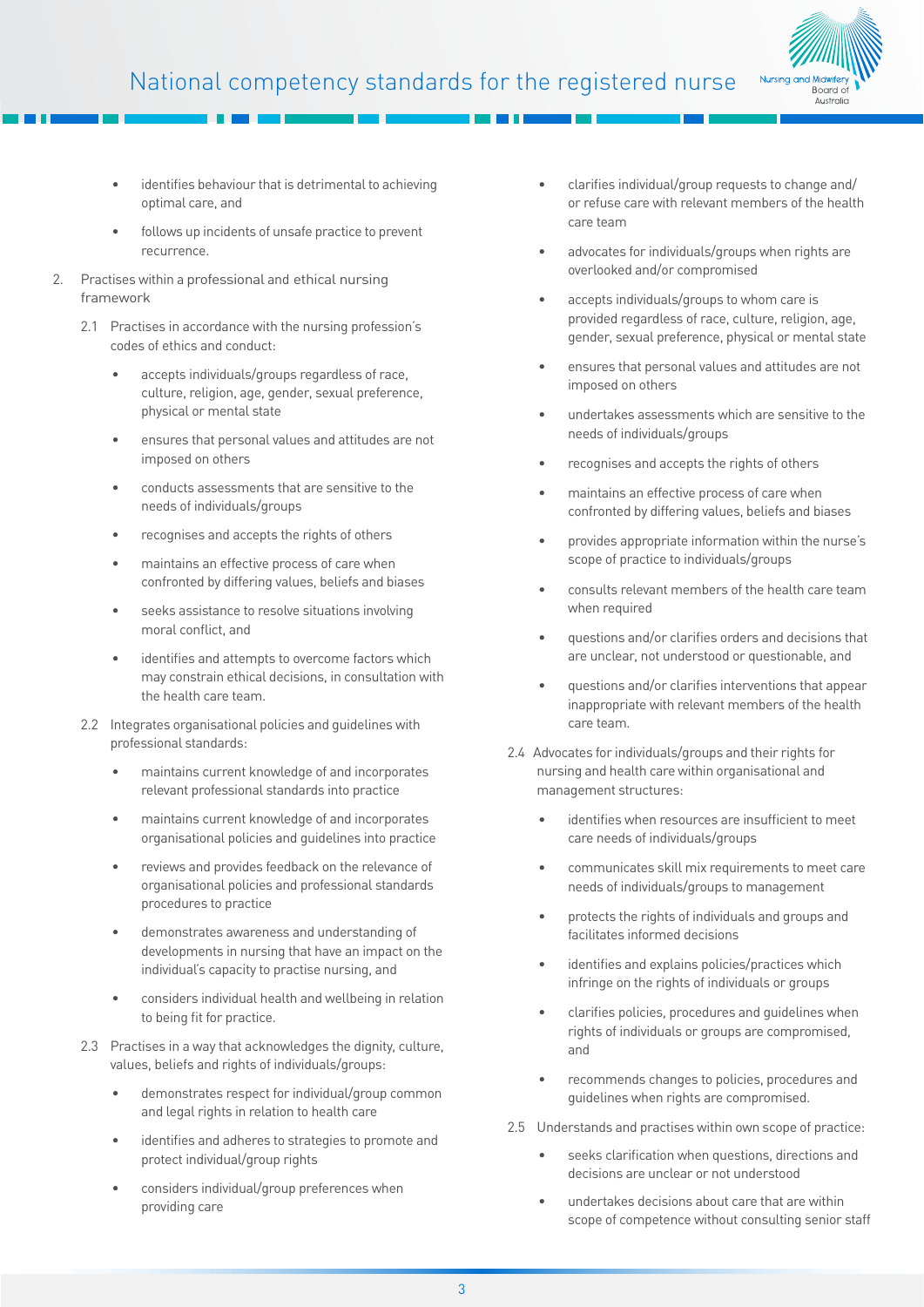

- raises concerns about inappropriate delegation with the appropriate registered nurse
- demonstrates accountability and responsibility for own actions within nursing practice
- assesses consequences of various outcomes of decision making
- consults relevant members of the health care team when required, and
- questions and/or clarifies interventions which appear inappropriate with relevant members of the health care team.
- 2.6 Integrates nursing and health care knowledge, skills and attitudes to provide safe and effective nursing care:
	- maintains a current knowledge base
	- considers ethical responsibilities in all aspects of practice
	- ensures privacy and confidentiality when providing care, and
	- questions and/or clarifies interventions which appear inappropriate with relevant members of the health care team.
- 2.7 Recognises the differences in accountability and responsibility between registered nurses, enrolled nurses and unlicensed care workers:
	- understands requirements of statutory and professionally regulated practice
	- understands requirements for delegation and supervision of practice, and
	- raises concerns about inappropriate delegation with the relevant organisational or regulatory personnel.

# **Critical thinking and analysis**

Relates to self-appraisal, professional development and the value of evidence and research for practice. Reflecting on practice, feelings and beliefs and the consequences of these for individuals/ groups is an important professional bench- mark.

- 3. Practises within an evidence-based framework
	- 3.1 Identifies the relevance of research to improving individual/group health outcomes:
		- identifies problems/issues in nursing practice that may be investigated through research
		- considers potential for improvement in reviewing the outcomes of nursing activities and individual/ group care
		- discusses implications of research with colleagues participates in research, and
- demonstrates awareness of current research in own field of practice.
- 3.2 Uses best available evidence, nursing expertise and respect for the values and beliefs of individuals/groups in the provision of nursing care:
	- uses relevant literature and research findings to improve current practice
	- participates in review of policies, procedures and guidelines based on relevant research
	- identifies and disseminates relevant changes in practice or new information to colleagues
	- recognises that judgements and decisions are aspects of nursing care, and
	- recognises that nursing expertise varies with education, experience and context of practice.
- 3.3 Demonstrates analytical skills in accessing and evaluating health information and research evidence:
	- demonstrates understanding of the registered nurse role in contributing to nursing research
	- undertakes critical analysis of research findings in considering their application to practice
	- maintains accurate documentation of information which could be used in nursing research, and
	- clarifies when resources are not understood or their application is questionable.
- 3.4 Supports and contributes to nursing and health care research:
	- participates in research, and
	- identifies problems suitable for research.
- 3.5 Participates in quality improvement activities:
	- recognises that quality improvement involves ongoing consideration, use and review of practice in relation to practice outcomes, standards and guidelines and new developments
	- seeks feedback from a wide range of sources to improve the quality of nursing care
	- participates in case review activities, and
	- participates in clinical audits.
- 4. Participates in ongoing professional development of self and others
	- 4.1 Uses best available evidence, standards and guidelines to evaluate nursing performance:
		- undertakes regular self-evaluation of own nursing practice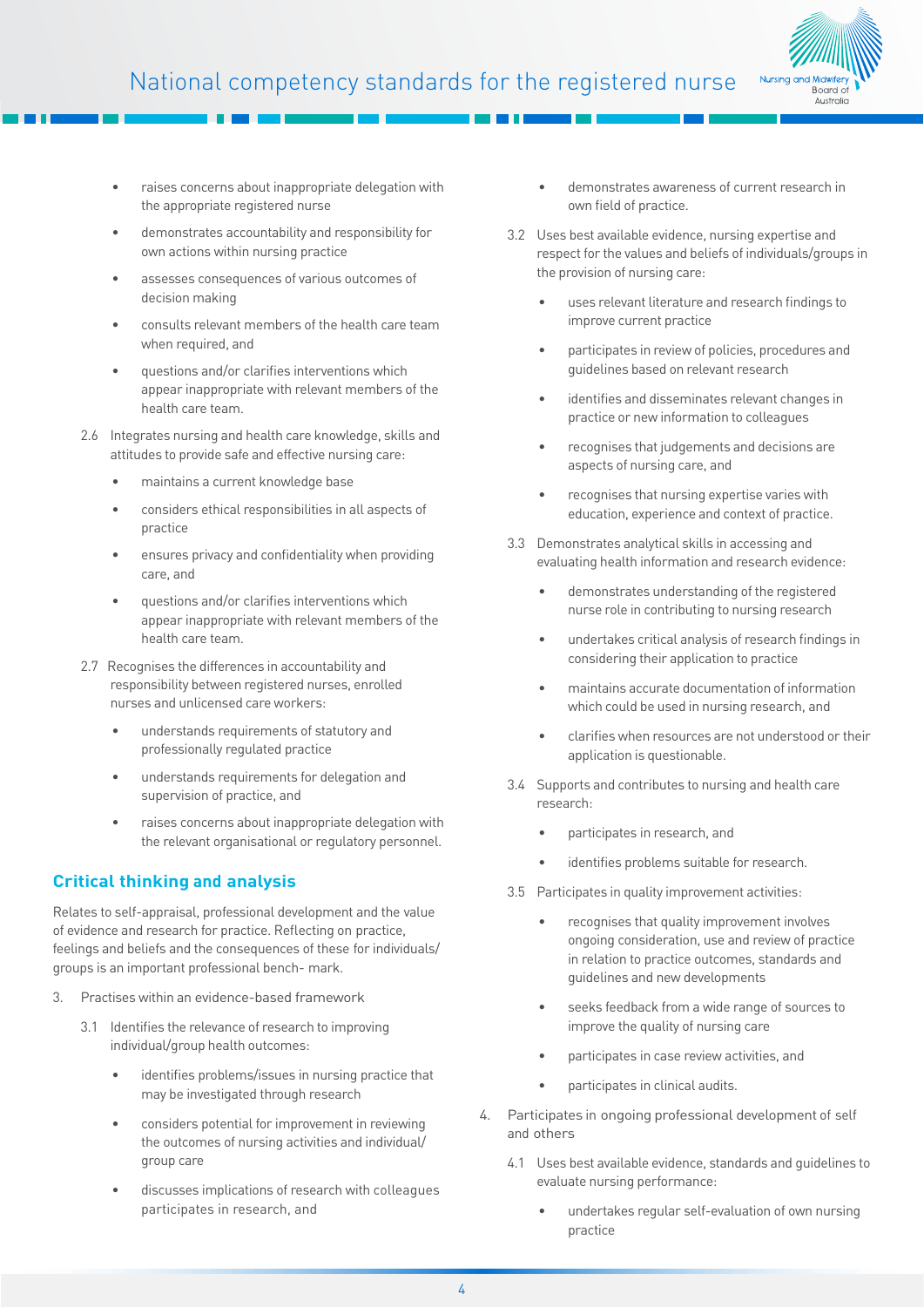

- seeks and considers feedback from colleagues about, and critically reflects on, own nursing practice, and
- participates actively in performance review processes.
- 4.2 Participates in professional development to enhance nursing practice:
	- reflects on own practice to identify professionaldevelopment needs
	- seeks additional knowledge and/or information when presented with unfamiliar situations
	- seeks support from colleagues in identifying learning needs
	- participates actively in ongoing professional development, and
	- maintains records of involvement in professional development which includes both formal and informal activities.
- 4.3 Contributes to the professional development of others:
	- demonstrates an increasing responsibility to share knowledge with colleagues
	- supports health care students to meet their learning objectives in cooperation with other members of the health care team
	- facilitates mutual sharing of knowledge and experience with colleagues relating to individual/ group/unit problems
	- contributes to orientation and ongoing education programs
	- acts as a role model to other members of the health care team
	- participates where possible in preceptorship, coaching and mentoring to assist and develop colleagues
	- participates where appropriate in teaching others including students of nursing and other health disciplines, and inexperienced nurses, and
	- contributes to formal and informal professional development.
- 4.4 Uses appropriate strategies to manage own responses to the professional work environment:
	- identifies and uses support networks
	- shares experiences related to professional issues with colleagues, and
	- uses reflective practice to identify personal needs and seek appropriate support.

### **Provision and coordination of care**

Relates to the coordination, organisation and provision of nursing care that includes the assessment of individuals/ groups, planning, implementation and evaluation of care.

- 5. Conducts a comprehensive and systematic nursing assessment
	- 5.1 Uses a relevant evidence-based assessment framework to collect data about the physical socio-cultural and mental health of the individual/group:
		- approaches and organises assessment in a structured way
		- uses all available evidence sources, including individuals/groups/significant others, health care team, records, reports, and own knowledge and experience
		- collects data that relate to physiological, psychological, spiritual, socio-economic and cultural variables on an ongoing basis
		- understands the role of research-based, and other forms of evidence
		- confirms data with the individual/group and members of the health care team
		- uses appropriate assessment tools and strategies to assist the collection of data
		- frames questions in ways that indicate the use of a theoretical framework/structured approach, and
		- ensures practice is sensitive and supportive to cultural issues.
	- 5.2 Uses a range of assessment techniques to collect relevant and accurate data:
		- uses a range of data-gathering techniques, including observation, interview, physical examination and measurement in obtaining a nursing history and assessment
		- collaboratively identifies actual and potential health problems through accurate interpretation of data
		- accurately uses health care technologies in accordance with manufacturer's specification and organisational policy
		- identifies deviations from normal, or improvements, in the individual's/group's health status, and
		- identifies and incorporates the needs and preferences of the individual/ group into a plan of care.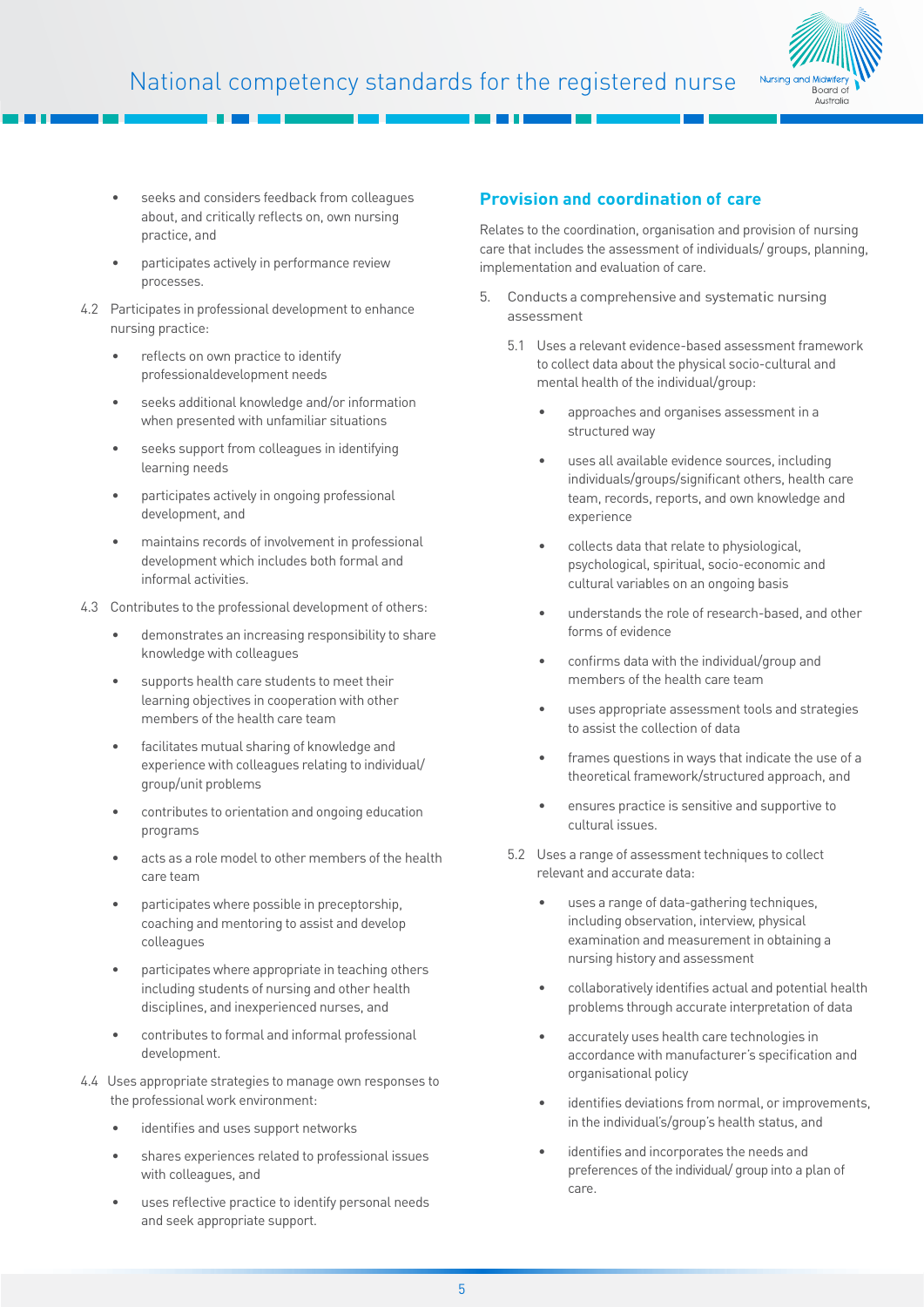

- 5.3 Analyses and interprets assessment data accurately:
	- recognises that clinical judgements involve consideration of conflicting information and evidence
	- identifies types and sources of supplementary information for nursing assessment
	- describes the role of supplementary information in nursing assessment, and
	- demonstrates knowledge of quantitative and qualitative data to assess individual/group needs.
- 6. Plans nursing care in consultation with individuals/ groups, significant others and the interdisciplinary health care team
	- 6.1 Determines agreed priorities for resolving health needs of individuals/groups:
		- incorporates relevant assessment data in developing a plan for care
		- determines priorities for care, based on nursing assessment of an individual's/group's needs for intervention, current nursing knowledge and research, and
		- considers individual/group preferences when determining priorities for care in performance review processes.
	- 6.2 Identifies expected and agreed individual/group health outcomes including a time frame for achievement:
		- establishes realistic short- and long-term goals that identify individual/group health outcomes and specify condition for achievement
		- identifies goals that are measurable, achievable, and congruent with values and beliefs of the individual/group and/or significant others
		- uses resources to support the achievement of outcomes, and
		- identifies criteria for evaluation of expected outcomes.
	- 6.3 Documents a plan of care to achieve expected outcomes:
		- ensures that plans of care are based on an ongoing analysis of assessment data
		- plans care that is consistent with current nursing knowledge and research, and
		- documents plans of care clearly.
	- 6.4 Plans for continuity of care to achieve expected outcomes:
- collaboratively supports the therapeutic interventions of other health team members
- maintains and documents information necessary for continuity of the plan of care
- responds to individual/group or carer's educational needs
- provides or facilitates provision of an individual's/ group's or carer's resources and aids as required
- identifies and recommends appropriate agency, government and community resources to ensure continuity of care
- initiates necessary contacts and referrals to external agencies, and
- forwards all information needed for continuity of care when an individual/group is transferred to another facility or discharged.
- 7. Provides comprehensive, safe and effective evidence-based nursing care to achieve identified individual/group health outcomes
	- 7.1 Effectively manages the nursing care of individuals/ groups:
		- uses resources effectively and efficiently in providing care
		- performs actions in a manner consistent with relevant nursing principles
		- performs procedures confidently and safely
		- monitors responses of individuals/groups throughout each intervention and adjusts care accordingly, and
		- provides education and support to assist development and maintenance of independent living skills
	- 7.2 Provides nursing care according to the documented care or treatment plan:
		- acts consistently with the predetermined plan of care
		- uses a range of appropriate strategies to facilitate the individual/group's achievement of short and long term expected goals
	- 7.3 Prioritises workload based on the individual/group's needs, acuity and optimal time for intervention:
		- determines priorities for care, based on nursing assessment of an individual/group's needs for intervention, current nursing knowledge and research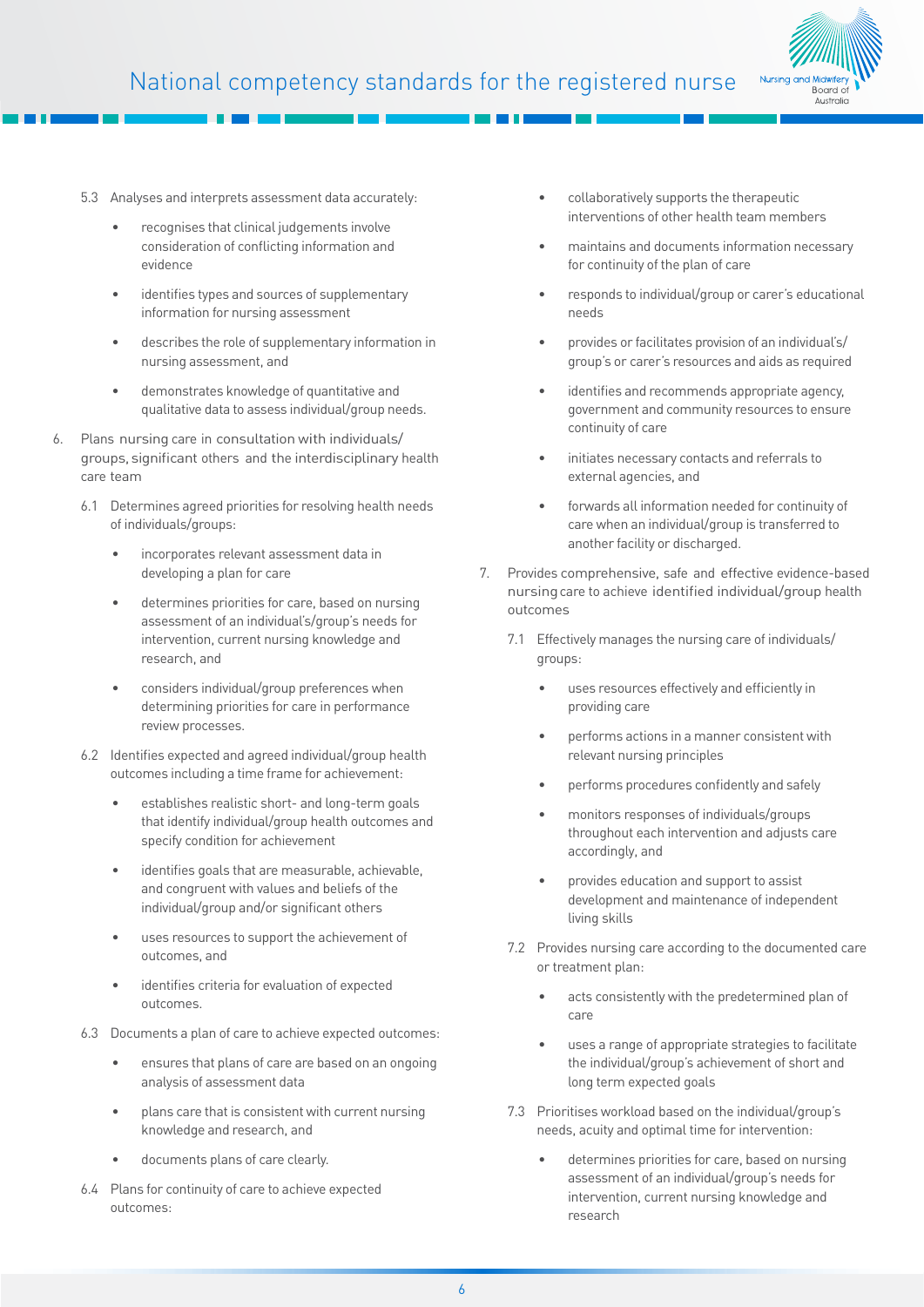

- considers the individual/group's preferences when determining priorities for care
- 7.4 Responds effectively to unexpected or rapidly changing situations
	- responds effectively to emergencies
	- maintains self-control in the clinical setting and under stress conditions
	- implements crisis interventions and emergency routines as necessary
	- maintains current knowledge of emergency plans and procedures to maximise effectiveness in crisis situations, and
	- participates in emergency management practices and drills according to agency policy
- 7.5 Delegates aspects of care to others according to their competence and scope of practice:
	- delegates aspects of care according to role, functions, capabilities and learning needs
	- monitors aspects of care delegated to others and provides clarification/assistance as required
	- recognises own accountabilities and responsibilities when delegating aspects of care to others, and
	- delegates to and supervises others consistent with legislation and organisational policy.
- 7.6 Provides effective and timely direction and supervision to ensure that delegated care is provided safely and accurately:
	- supervises and evaluates nursing care provided by others
	- uses a range of direct and indirect techniques such as instructing, coaching, mentoring, and collaborating in the supervision and support of others
	- provides support with documentation to nurses being supervised or to whom care has been delegated, and
	- delegates activities consistent with scope of practice/competence
- 7.7 Educates individuals/groups to promote independence and control over their health
	- identifies and documents specific educational requirements and requests of individuals/groups
- undertakes formal and informal education sessions with individuals/groups as necessary, and
- identifies appropriate educational resources, including other health professionals.
- 7.8 Uses health care resources effectively and efficiently to promote optimal nursing and health care
	- recognises when nursing resources are insufficient to meet an individual's/group's needs
	- demonstrates flexibility in providing care where resources are limited, and
	- recognises the responsibility to report to relevant persons when level of resources risks compromising the quality of care
- 8. Evaluates progress towards expected individual/group health outcomes in consultation with individuals/groups, significant others and interdisciplinary health care team
	- 8.1 Determines progress of individuals/groups toward planned outcomes:
		- recognises when individual's/group's progress and expected progress differ and modifies plans and actions accordingly
		- discusses progress with the individual/group
		- evaluates individual/group responses to interventions, and
		- assesses the effectiveness of the plan of care in achieving planned outcomes
	- 8.2 Revises the plan of care and determines further outcomes in accordance with evaluation data:
		- revises expected outcomes, nursing interventions and priorities with any change in an individual's/ group's condition, needs or situational variations
		- communicates new information and revisions to members of the health care team as required

# **Collaborative and therapeutic practice**

Relates to establishing, sustaining and concluding pro- fessional relationships with individuals/groups. This also contains those competencies that relate to nurses understanding their contribution to the interdisciplinary health care team.

- 9. Establishes, maintains and appropriately concludes therapeutic relationships
	- 9.1 Establishes therapeutic relationships that are goal directed and recognises professional boundaries: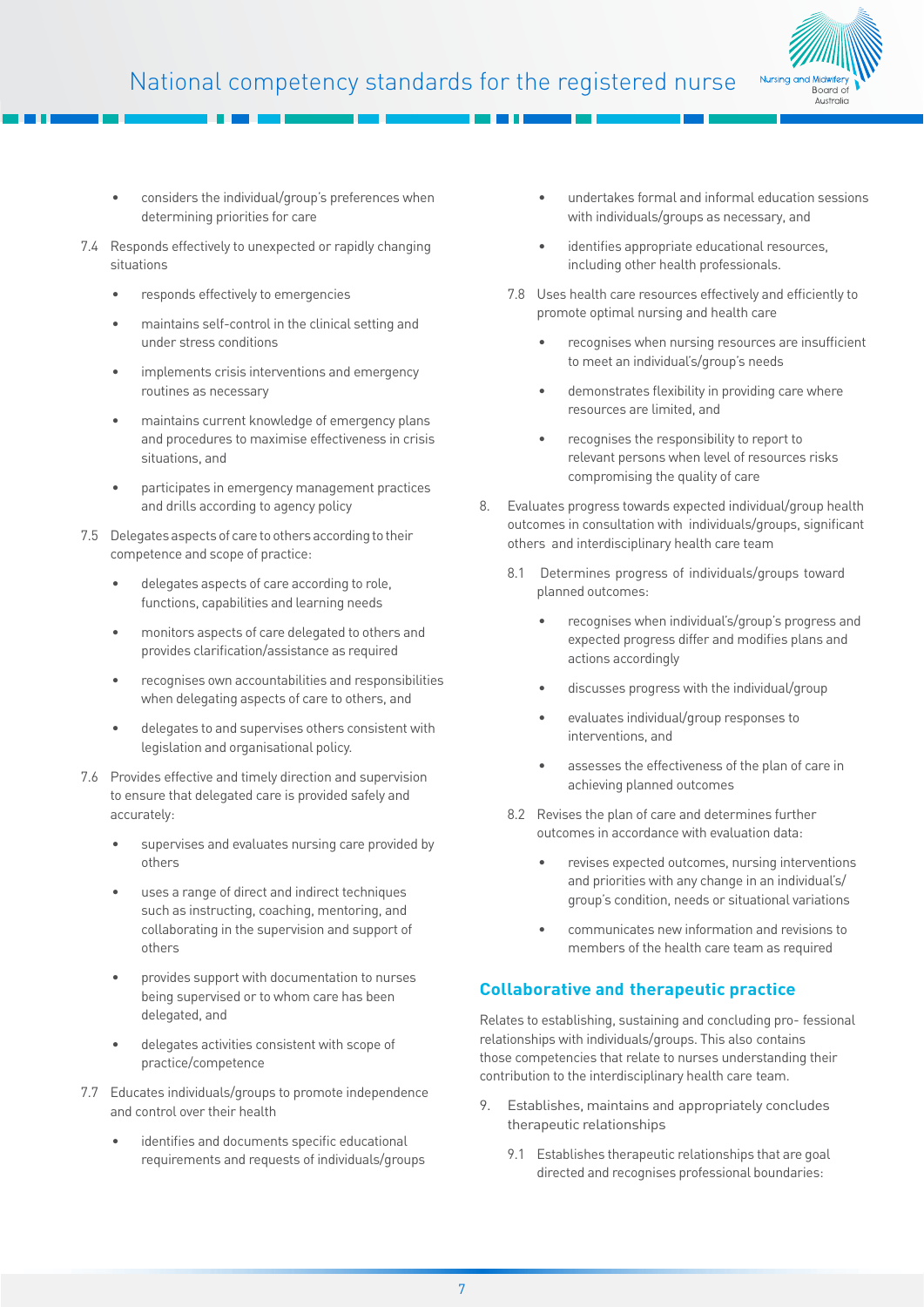

- demonstrates empathy, trust and respect for the dignity and potential of the individual/group
- interacts with individuals/groups in a supportive manner
- effectively initiates, maintains and concludes interpersonal interactions
- establishes rapport with individuals/groups that enhances their ability to express feelings, and fosters an appropriate context for expression of feeling
- understands the potential benefits of partnership approaches on nurse individual/group relationships, and
- demonstrates an understanding of standards and practices of professional boundaries and therapeutic relationships.
- 9.2 Communicates effectively with individuals/groups to facilitate provision of care:
	- uses a range of effective communication techniques
	- uses language appropriate to the context
	- uses written and spoken communication skills appropriate to the needs of individuals/groups
	- uses an interpreter where appropriate
	- provides adequate time for discussion
	- establishes, where possible, alternative communication methods for individuals/groups who are unable to verbalise, and
	- uses open/closed questions appropriately.
- 9.3 Uses appropriate strategies to promote an individual's/ group's self-esteem, dignity, integrity and comfort:
	- identifies and uses strategies which encourage independence
	- identifies and uses strategies which affirm individuality
	- uses strategies which involve the family/significant others in care
	- identifies and recommends appropriate support networks to individuals/groups
	- identifies situations which may threaten the dignity/ integrity of an individual/group
	- implements measures to maintain dignity of individuals/groups during periods of self-care deficit
- implements measures to support individuals/ groups experiencing emotional distress, and
- information is provided to individuals/groups to enhance their control over their own health care.
- 9.4 Assists and supports individuals/groups to make informed health care decisions:
	- facilitates and encourages individual/group decision-making
	- maintains and supports respect for an individual/ group's decision through communication with other members of the interdisciplinary health care team, and
	- arranges consultation to support individuals/ groups to make informed decisions regarding health care
- 9.5 Facilitates a physical, psychosocial, cultural and spiritual environment that promotes individual/group safety and security:
	- demonstrates sensitivity, awareness and respect for cultural identity as part of an individual's/ group's perceptions of security
	- demonstrates sensitivity, awareness and respect in regard to an individual's/group's spiritual needs
	- involves family and others in ensuring that cultural and spiritual needs are met
	- identifies, eliminates or prevents environmental hazards where possible
	- applies relevant principles to ensure the safe administration of therapeutic substances
	- maintains standards for infection control
	- applies ergonomic principles to prevent injury to individual/group and self
	- prioritises safety problems
	- adheres to occupational health and safety legislation
	- modifies environmental factors to meet an individual/group's comfort needs where possible
	- promotes individual/group comfort throughout interventions, and
	- uses ergonomic principles and appropriate aids to promote the individual/group's comfort
- 10. Collaborates with the interdisciplinary health care team to provide comprehensive nursing care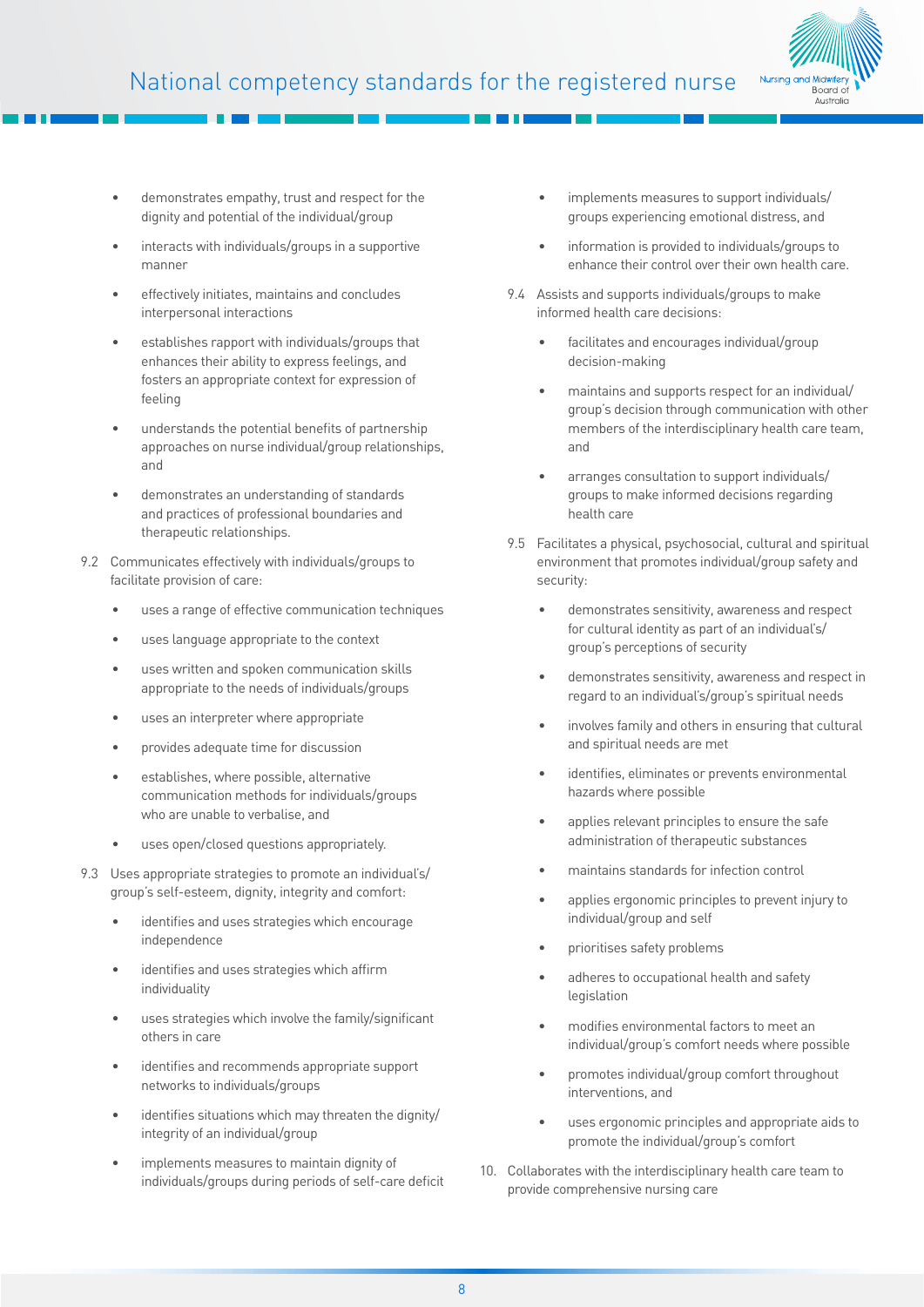

- 10.1 Recognises that the membership and roles of health care teams and service providers will vary depending on an individual's/group's needs and health care setting:
	- recognises the impact and role of population, primary health and partnership health care models
	- recognises when to negotiate with, or refer to, other health care or service providers
	- establishes positive and productive working relationships with colleagues, and
	- recognises and understands the separate and interdependent roles and functions of health care team members.
- 10.2 Communicates nursing assessments and decisions to the interdisciplinary health care team and other relevant service providers:
	- explains the nursing role to the interdisciplinary team and service providers
	- maintains confidentiality in discussions about an individual/group's needs and progress
	- discusses individual/group care requirements with relevant members of the health care team
	- collaborates with members of the health care team in decision making about care of individuals/groups
	- demonstrates skills in written, verbal and electronic communication, and
	- documents, as soon possible, forms of communication, nursing interventions and individual/group responses
- 10.3 Facilitates coordination of care to achieve agreed health outcomes:
	- adopts and implements a collaborative approach to practice
	- participates in health care team activities
	- demonstrates the necessary communication skills to manage avoidance, confusion and confrontation
	- demonstrates the necessary communication skills to enable negotiation
	- demonstrates an understanding of how collaboration has an impact on the safe and effective provision of comprehensive care
	- establishes and maintains effective and collaborative working relationships with other members of the health care team
- consults with relevant health care professionals and service providers to facilitate continuity of care
- recognises the contribution of, and liaises with, relevant community and support services
- records information systematically in an accessible and retrievable form
- ensures that written communication is comprehensive, logical, legible, clear and concise, spelling is accurate and only acceptable abbreviations are used, and
- establishes and maintains documentation according to organisational guidelines and procedures.
- 10.4 Collaborates with the health care team to inform policy and guideline development:
	- regularly consults policies and guidelines
	- demonstrates awareness of changes to policies and guidelines
	- attends meetings and participates in practice reviews and audits, and
	- demonstrates understanding of the implications of national health strategies for nursing and health care practice.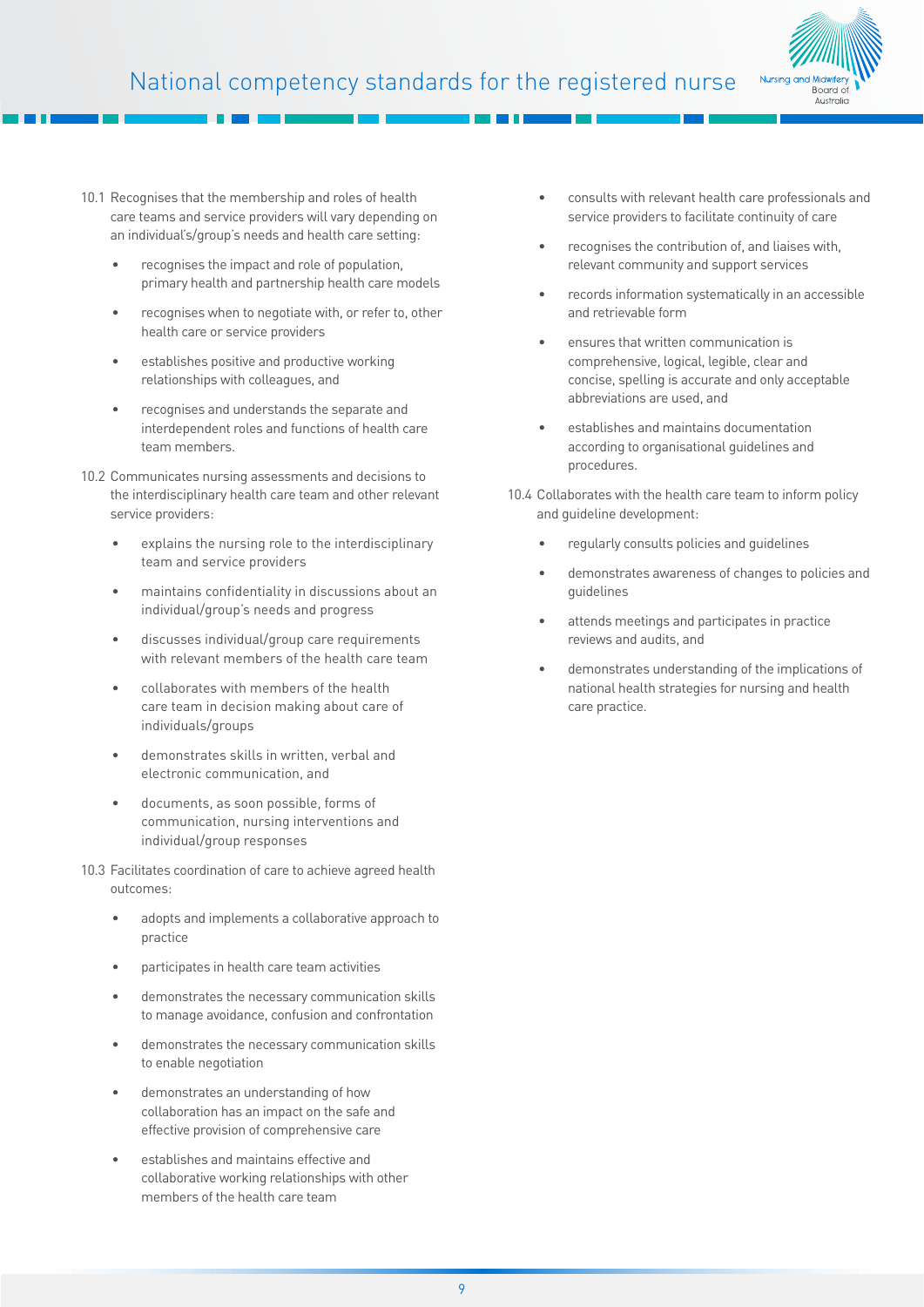

# **Glosssary**

#### **ANMAC**

The Australian Nursing and Midwifery Accreditation Council, which is the new name for the ANMC

#### **ANMC**

Australian Nursing and Midwifery Council

#### **Appropriate**

Matching the circumstances, meeting needs of the individual, group or situation

#### **Attributes**

Characteristics which underpin competent performance

#### **Competence**

The combination of skills, knowledge, attitudes, values and abilities that underpin effective and/ or superior performance in a profession/occupational area

#### **Competency element**

Represents a sub-section of a competency unit, and contains examples of competent performance known as cues

#### **Competency standards**

Consist of competency units and competency elements

#### **Competency unit**

Represents a stand-alone function or functional area underlying some aspect of professional performance

#### **Competent**

The person has competence across all the domains of competencies applicable to the nurse, at a level that is judged to be appropriate for the level of nurse being assessed

#### **Contexts**

The setting/environment where competence can be demonstrated or applied

#### **Core competency standards**

Essential competency standards for registration

#### **Cues**

Generic examples of competent performance. They are neither comprehensive nor exhaustive. They assist in assessment, selfreflection and curriculum development

#### **Domains**

An organised cluster of competencies in nursing practice

#### **Enrolled nurse (EN)**

A person registered to provide nursing care under the supervision of a registered nurse

#### **Exemplars**

Concrete examples typical of competence. They are not the standard but are indicative of the standard

#### **National Board**

The Nursing and Midwifery Board of Australia

#### **National Scheme**

The National Registration and Accreditation Scheme that commenced on 1 July 2010

#### **NMRAs**

Nursing and midwifery regulatory authorities (states and territories)

#### **Nursing and Midwifery Board of Australia**

The national body responsible for the regulation of nurses and midwives

#### **Registered nurse (RN)**

A person registered to practise nursing in Australia